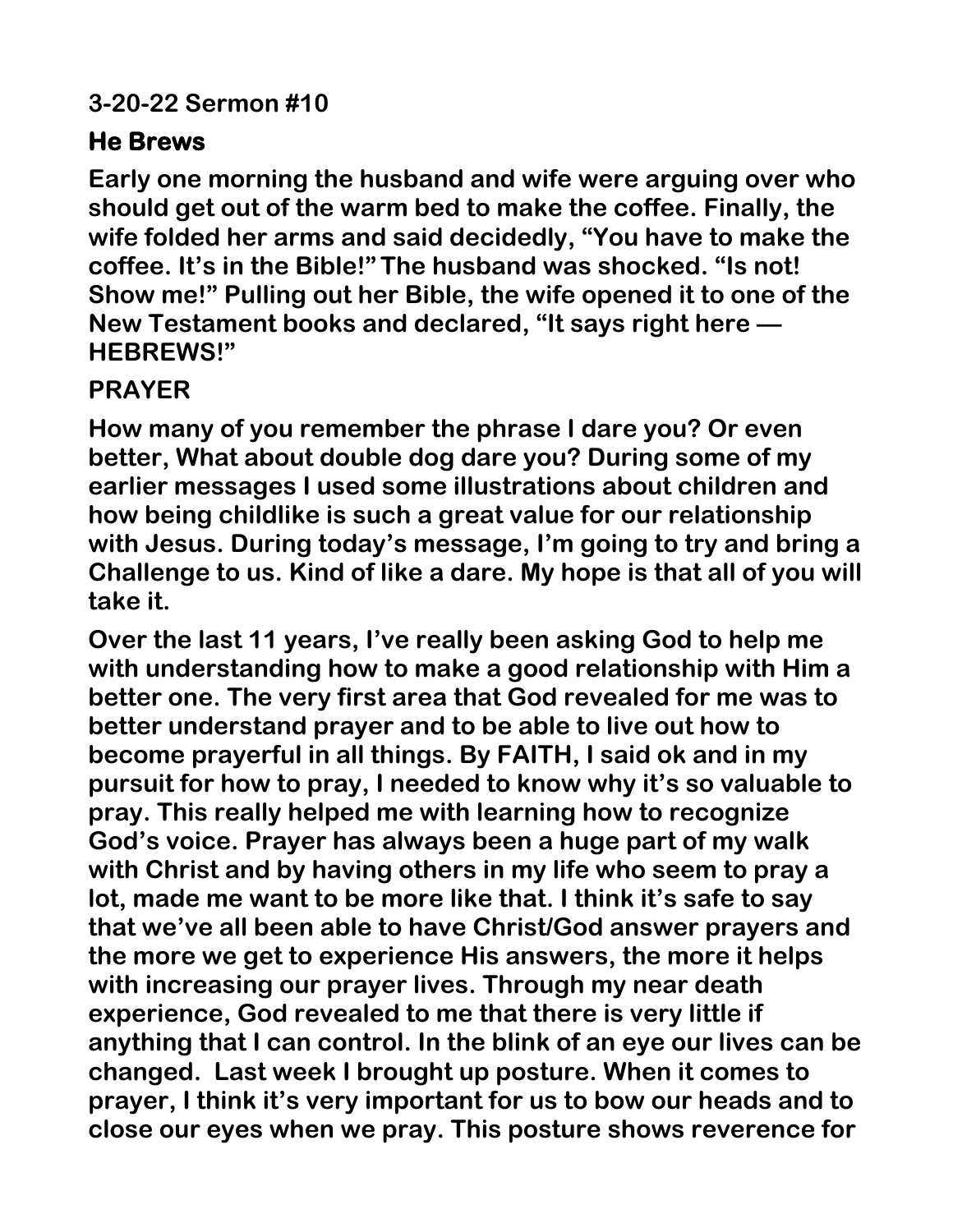**God. We can also be disciplined with saying prayers. Like when we go to bed or in the morning when we wake. In my pursuit to learn more about prayer, not only did I seek the word but, I also did my own survey. I asked others for their thoughts about prayer. I asked them on a scale of 1-10 how would they score their prayer life. Most people said between 5-8. I also asked if they knew how Jesus prayed. This really made them sit back and think. It made me ask, Is prayer only for us? This question caused me to want to know more about how Jesus prayed. I've read about this many times in the word but, I don't know that I've ever really connected with it.**

**Last Wednesday, in Jim's class we talked about HOW JESUS prayed while on the cross, during His crucifixion. It was a great class. During Jesus' crucifixion, He prayed hard that God would forgive them because they knew not what they were doing. He prayed this the entire time that he endured the cross. I felt Jesus' passion and got to see how much God's character of love is in Him.**

**Starting last Monday and over the next few Monday's, we're exploring church growth and everyone is welcome to attend. It starts here at the church at 6:30 and my prayer is that we can all work together on this.** 

**As we get closer to Easter we're going to talk more about what Christ's resurrection did for us and we'll be exploring more about Heaven. Listening to others share their visions of heaven always brings such a calming effect and it gives us a peaceful heart. The topic of prayer does this too. It always makes us feel so secure in Christ. I'd like to ask another question. From a practical sense, when someone does us a favor, why do we want to find a way to do something for them? Is it because these acts of kindness, make us have a desire for wanting to make friends with them? When we accepted Christ, the SPIRIT gave us compassion towards each other and when someone is hurt or homebound we think about sending cards, bringing meals, buying gifts or just visiting them out of friendship. Most**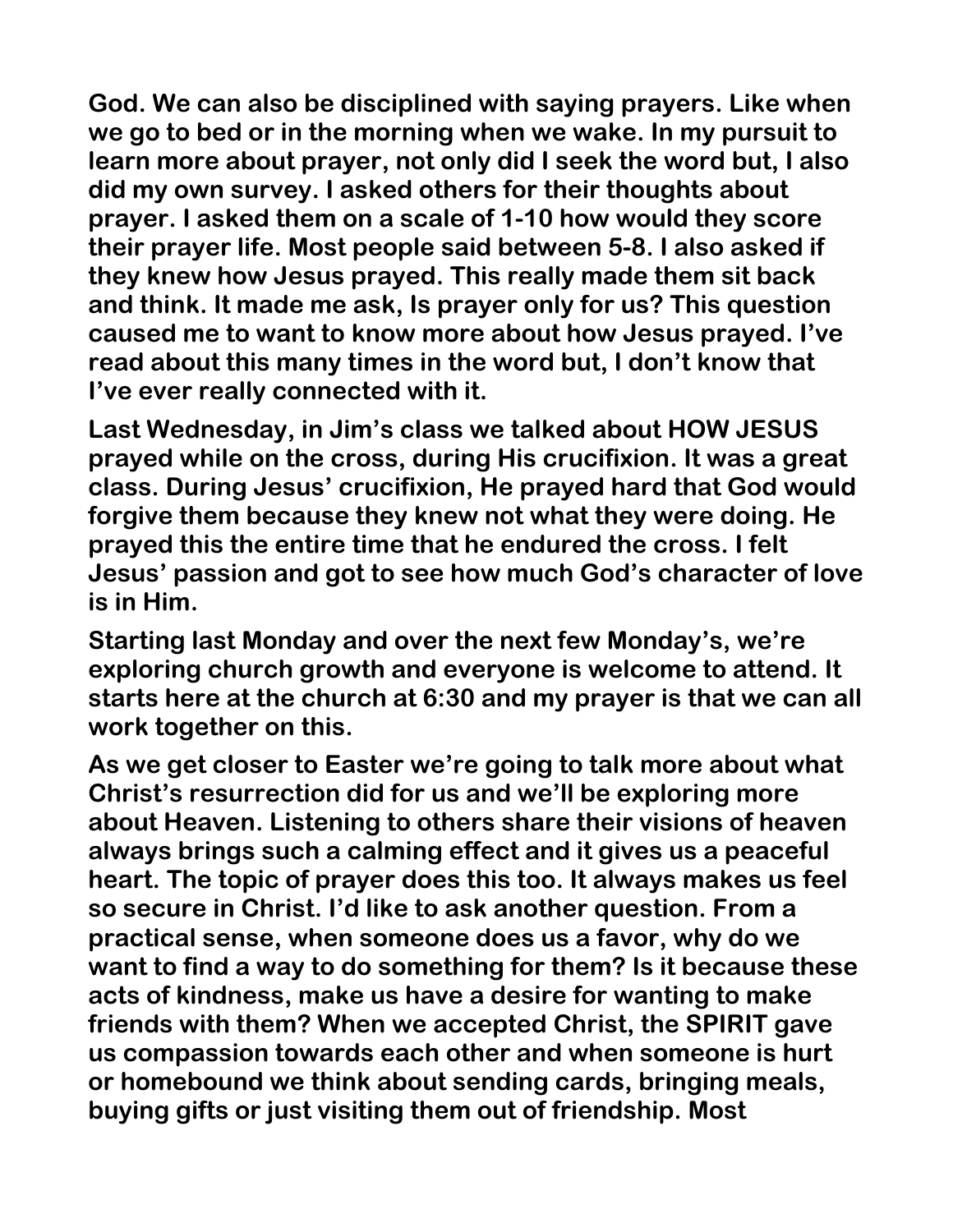**important, we immediately pray for them and ask God to heal them. When we see an elderly person or somebody carry things we offer help or open the door for them. Our instincts kick in and we want to reach out to them. There's hundreds of examples for how we start doing things for others without needing anything in return.**

**When God answers our prayers, we don't think that God is expecting anything in return. He's God and we're depending on Him for all things. Let's look at how Jesus prayed and see how God answers Jesus' prayers. Please turn to John 17. The entire chapter is dedicated to Jesus praying. 17 After Jesus said this, he looked toward heaven and prayed:** "**Father, the hour has** 

**come.Glorify your Son, that your Son may glorify you. 2 For you granted him authority over all people that he might give eternal life to all those you have given him. 3 Now this is eternal life: that they know you,the only true God, and Jesus Christ, whom you have sent. 4 I have brought you glory on earth by finishing the work you gave me to do. 5 And now, Father, glorify me in your presence with the glory I had with you before the world began. (Jesus is praying about Himself and He's talking about us. Then Jesus Prays for His Disciples) 6** "**I have revealed you[\[a\]](https://www.biblegateway.com/passage/?search=John%2017&version=NIV#fen-NIV-26766a)to those whom you gave me out of the world. They were yours; you gave them to me and they have obeyed your word. 7 Now they know that everything you have given me comes from you. 8 For I gave them the words you gave me and they accepted them. They knew with certainty that I came from you, and they believed that you sent me. 9 I pray for them.I am not praying for the world, but for those you have given me,for they are yours. 10 All I have is yours, and all you have is mine. And glory has come to me through them. 11 I will remain in the world no longer, but they are still in the world, and I am coming to you. Holy Father, protect them by the power of[\[b](https://www.biblegateway.com/passage/?search=John%2017&version=NIV#fen-NIV-26771b)] your**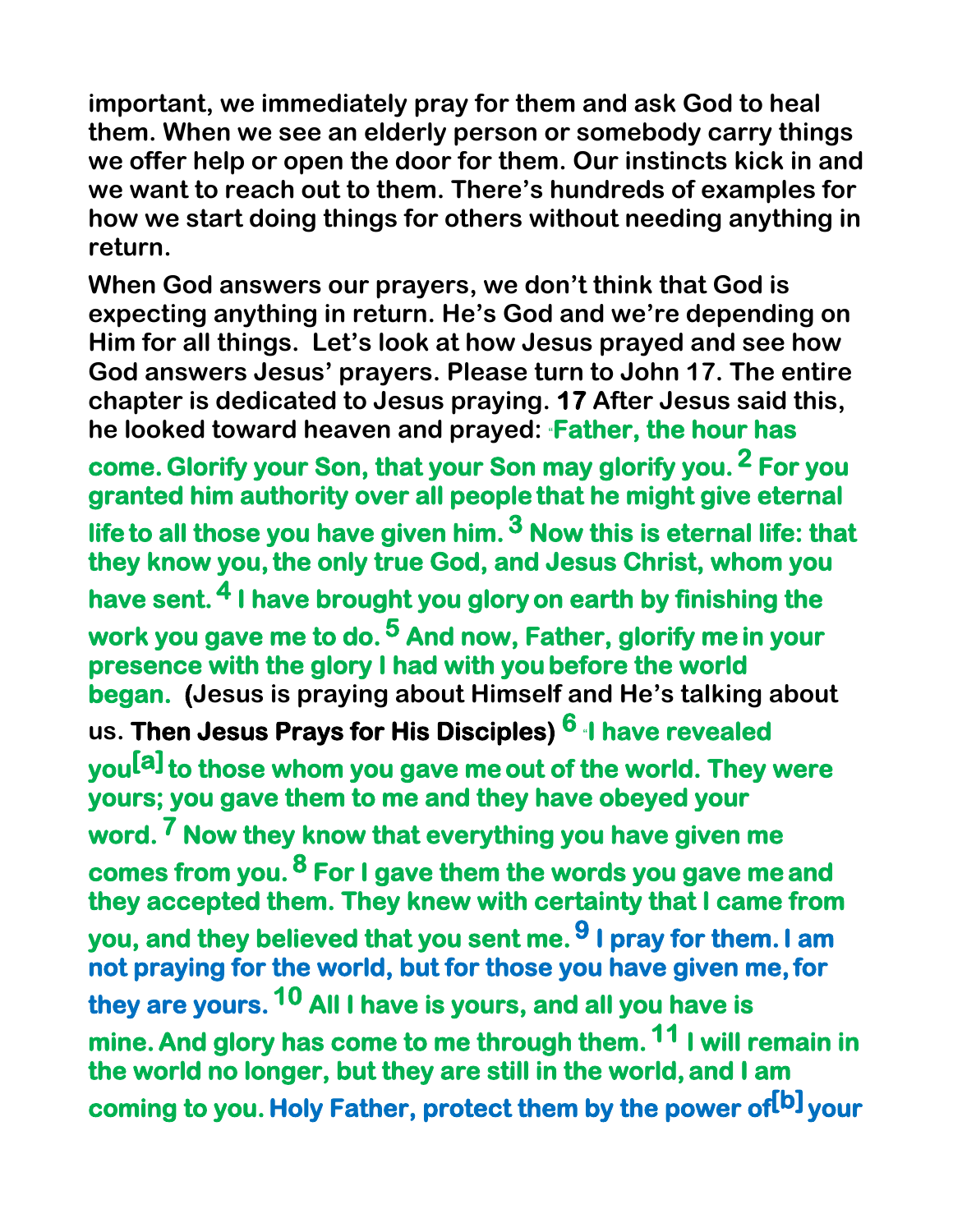**name, the name you gave me, so that they may be one as we are one.12 While I was with them, I protected them and kept them safe by[\[c\]](https://www.biblegateway.com/passage/?search=John%2017&version=NIV#fen-NIV-26772c)that name you gave me. None has been lost except the one doomed to destruction so that Scripture would be fulfilled. 13** "**I am coming to you now, but I say these things while I am still in the world, so that they may have the full measure of my joy within them. 14 I have given them your word and the**  world has hated them, for they are not of the world any more **than I am of the world. 15 My prayer is not that you take them out of the world but that you protect them from the evil one. 16 They are not of the world, even as I am not of it. 17 Sanctify them by[\[d](https://www.biblegateway.com/passage/?search=John%2017&version=NIV#fen-NIV-26777d)]the truth; your word is truth. 18 As you sent me into the**  world, I have sent them into the world. <sup>19</sup> For them I sanctify **myself, that they too may be truly sanctified. (Jesus Prays for All Believers) 20** "**My prayer is not for them alone. I pray also for those who will believe in me through their message, 21 that all of them may be one, Father, just as you are in me and I am in you. May they also be in us so that the world may believe that you have sent me. 22 I have given them the glory that you gave me,that they may be one as we are one—23 I in them and you in me—so that they may be brought to complete unity. Then the world will know that you sent me and have loved them even as you have loved me. 24** "**Father, I want those you have given me to be with me where I am, and to see my glory,the glory you have given me because you loved me before the creation of the world. 25 "Righteous Father, though the world does not know you,I know you, and they know that you have sent me.26 I have made you[[e](https://www.biblegateway.com/passage/?search=John%2017&version=NIV#fen-NIV-26786e)] known to them, and will continue to make you known in order that the love you have for me may be in them and that I myself may be in them."**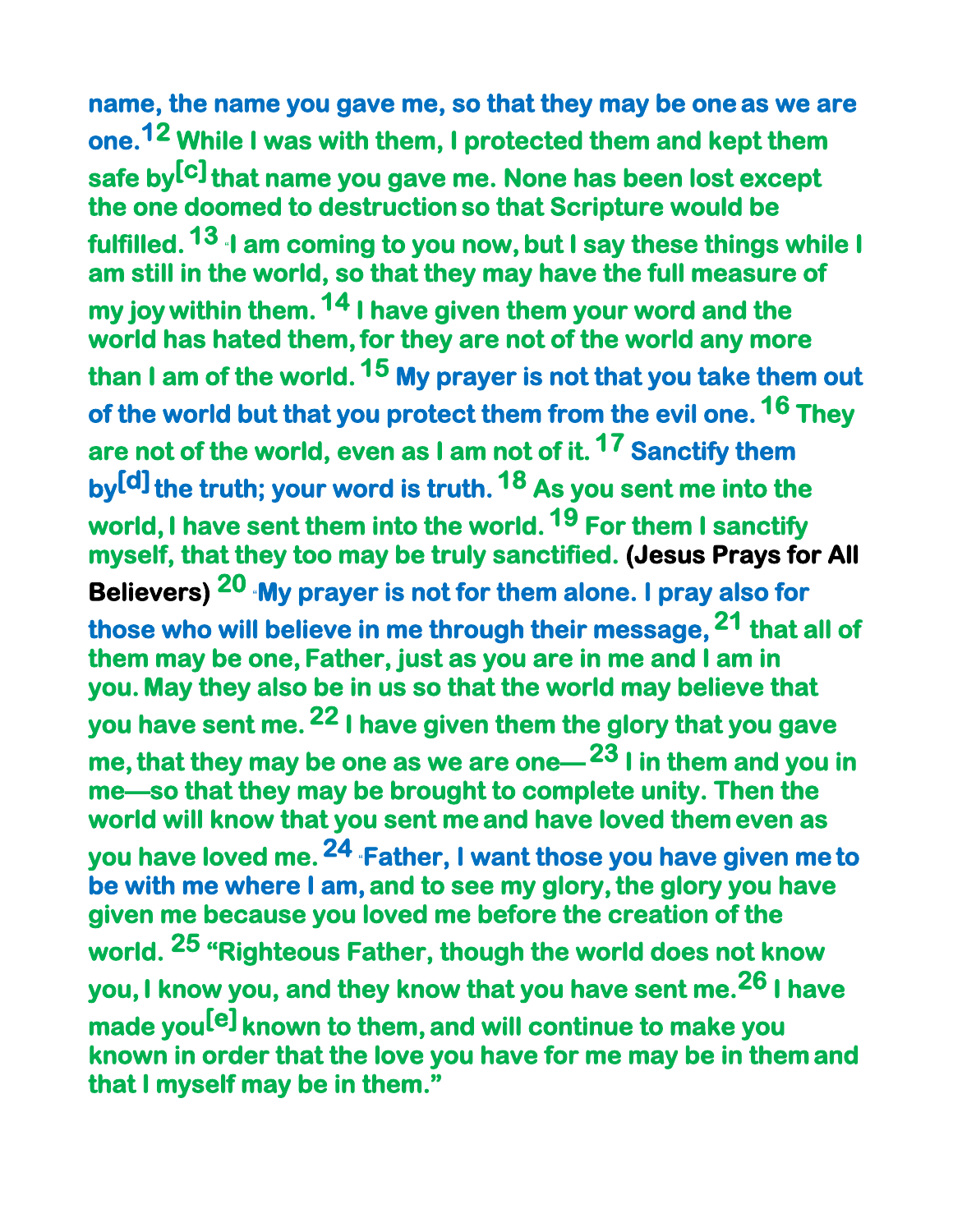**Reading this prayer from Jesus makes me see that Jesus needs us to be His answer to prayer. By using our gifts in front of others is a huge step but, being brave enough to talk about what Jesus does for all of us is tough. If we're who Jesus is describing in His prayer, then Jesus is asking God to help us with being His answer to prayer. We're the only ones who can reach the lost. God desires that all should be saved and unless we take His prayer personal, Jesus's prayer goes unanswered. My challenge for you is to talk to somebody about heaven or ask someone how you can pray for them. Be the light that Jesus asks us to be and do it in your own kind of way. I dare you. I double dog dare you. I triple dog dare you.**

**WHAT'S GOING ON? I've got great news. Yesterday, 4 of us met with friends of Jim. Mattie and Jacob agreed to help us with our media needs. We need all of you Facebook people to start putting posts on the churches page. You need to press the "like" button and to show some pictures. The website is also being updated and new things will be added to that. You're all needed to be a part of this.**

**Jim & Avis have jumped all in and Avis has asked the ladies to join her in starting a ladies bible class. She is willing to host it but she needs others to become co-leaders. Please don't let her do this alone. So far 3 ladies have said yes but she needs more of you to help. If we want to see the church grow, all that matters is that we plant the seed and let God water it. Re-read** 

**verse 15 15 My prayer is not that you take them out of the world but that you protect them from the evil one.God's the creator of all of us and Jesus prays for us. Verse 12, 12 While I was with** 

**them, I protected them and kept them safe by[\[c\]](https://www.biblegateway.com/passage/?search=John%2017&version=NIV#fen-NIV-26772c)that name you gave me. None has been lost except the one doomed to destruction so that Scripture would be fulfilled.**

**All we need to do is ask someone to be our friend. Look around, do someone a favor. Take the time to reach out with one of your gifts and touch somebody with your heart. Start asking someone**